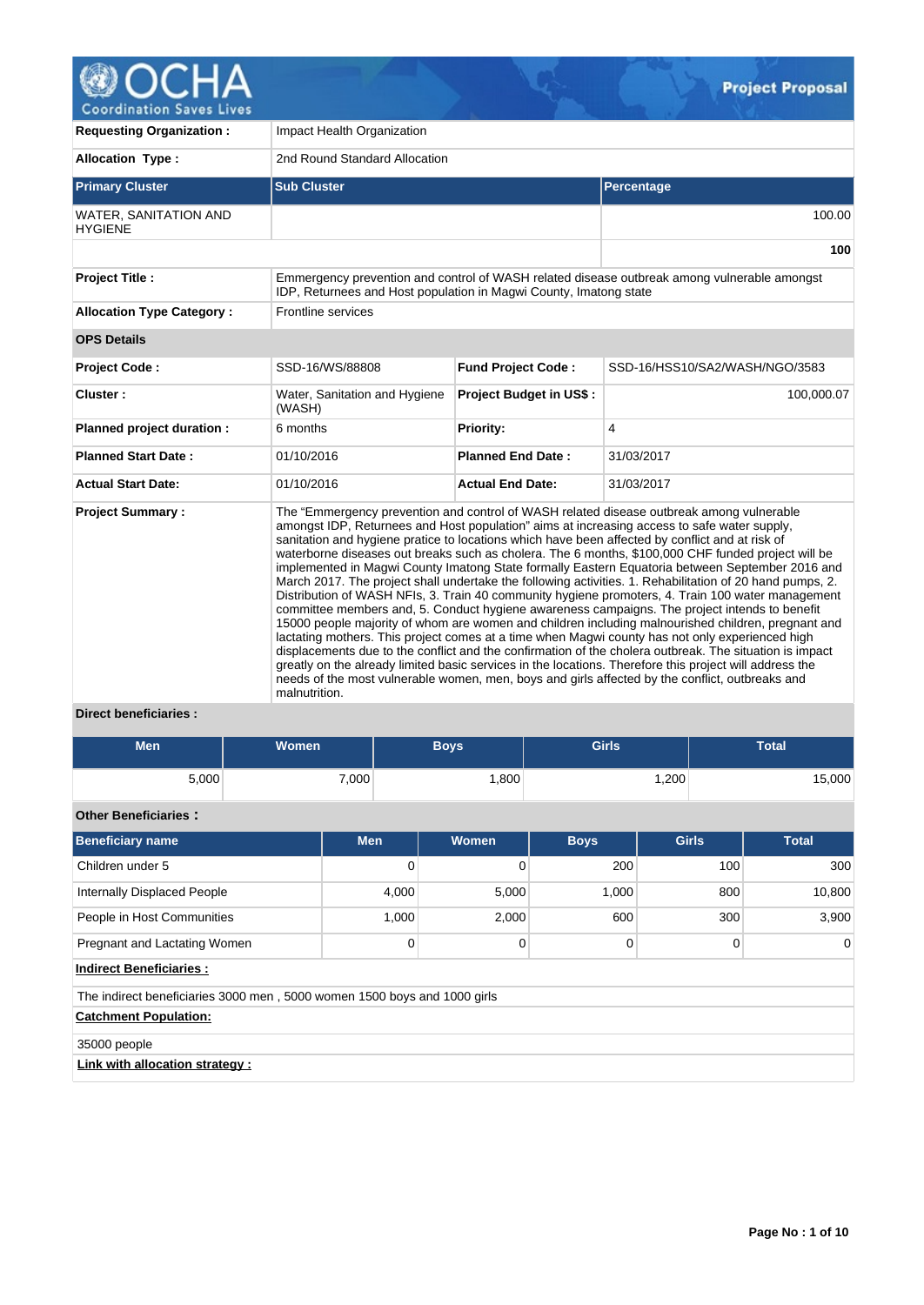The HRP Strategy 2016 focuses on ensuring maximum synergies on the affected populations, ability for the partner to stay and deliver, engagement with affected communities as secure safe access. The WASH Strategy for this allocation highlights the need to ensure the capacity to address the complexity of the conflict and displacement trends with mobile capacity to match the demands of the current context especially the importance in having WASH EPnR teams who can respond and provide timely emergency response in gap areas including outbreaks like cholera. This project fits in the allocation strategy as it aim to address the life-threatening needs of the most vulnerable such as IDPs and host communities in conflict affected locations, where integrated food security phase classification (IPC) levels are crisis and emergency; and of those in cholera outbreak locations where life-threatening needs are greatest. IHO will ensure rapid respond by ensuring access to immediate life-saving aid in areas of minimal partner presence in Eastern Equatoria Specifically Magwi County. The project aims to rapidly cover basic WASH gaps prioritizing the provision of safe water through distributions of portable water treatment solutions such as purification sachets (PuR) and filter cloth (or Aquatabs, depending on source turbidity), and water containers for safe transportation and storage at household level. The project plans to reestablish available sources of safe water through the rehabilitation of broken boreholes. Gender balanced and community-led Water Management Committees will be established and members trained to ensure equity access and aid in mitigating any conflict over water usage. The missions will encourage, promote and provide training on good hygiene and sanitation practices tailored to the specific context and conditions of the affected community. In Cholera prevention and response interventions, hygiene promotion will focus on hot spot areas. Standard and validated hygiene promotion messages will be utilized to ensure alignment of overall cholera prevention communication.

IHO will also participate in needs assessments missions as prioritized by the WASH Cluster, providing sound assessment reports for the constitution of future IRNAs report. The monitoring and evaluation of missions will be shared lead into planning and prioritizing for all Agencies involved in emergency and mobile operations. IHO will implement critical WASH activities to reduce incidence of acute malnutrition and diarrhea amongst children under 5. In working closely with Education cluster IHO will ensure that learning spaces access WASH services through awareness, maintenance of WASH facilities. In partnership with the protection cluster, IHO will address protection related WASH concerns especially gender-based violence by ensuring access to WASH facilities have minimum safety and privacy requirements. The activities will be implemented in consultation with community representatives (leaders) as well as community participation in implementation of activities. Community will be involved in assessments, will work as volunteers and be part of planning and management committees. They will also provide feedback of the implementation of project activities.

#### **Sub-Grants to Implementing Partners :**

| <b>Partner Name</b>                                   | <b>Partner Type</b> |  | <b>Budget in US\$</b>       |
|-------------------------------------------------------|---------------------|--|-----------------------------|
|                                                       |                     |  |                             |
| Other funding secured for the same project (to date): |                     |  |                             |
| <b>Other Funding Source</b>                           |                     |  | <b>Other Funding Amount</b> |
|                                                       |                     |  |                             |

#### **Organization focal point :**

| <b>Name</b>     | <b>Email</b><br><b>Title</b>  |                        |            |  |  |  |  |
|-----------------|-------------------------------|------------------------|------------|--|--|--|--|
| Mwanje Jolem    | Emergency WASH<br>Coordinator | jolem.mwanje@gmail.com | 0928082382 |  |  |  |  |
| Towongo Godfrey | WASH Officer                  | towongo.g@gmail.com    | 0955297078 |  |  |  |  |

#### **BACKGROUND**

#### **1. Humanitarian context analysis**

Since the re-emergence of conflict in December 2013, the republic of south sudan faces considerable humanitarian problems, The recent fighting in Central and Eastern Equatorial states have further aggravated the humanitarian situation, producing secondary or third displacement, with populations under stress lacking access to basic services. Humanitarian access has been constrained by the conflict. The Needs for this project have been assessed previous by IHO, Magwi County Focal Point information channels (RRC) situation reports. According to RRC, by 15 August 2016 a total of 34,018 people have been affected by the current conflict in the County Among the Payams affected most include magwi Payam, iwire Payam Obbo Payam Lobone Payam and Pajok Payam, Pageri and Nimule. The IDP settlements in the above locations has put unexpected pressure on services and communities residing in those areas. This situation have been aggravate by the recent declaration of cholera outbreak in Nimule and Pageri reported by Ministry of health and World Health Organization. The cholera outbreak coupled with the conflict has created a need for emergency water, sanitation and hygiene services among the populations of magwi county and its is critical if to avert the potential risk. It is against this background that access to safe water and sanitation improvements and awareness is critical to save thousands of lives of children and women. Lack of access to safe water coupled with lack of proper good hygiene practices leaves a large portion of the population at high risk of preventable water related dieases. Not only safe but sufficient quantities of water are critical for enabling good hygiene practices key to prevention of cholera and other water borne diseases, such as the hand-washing at critical moments. IHO will ensure that 15,000 women, men, girls and boys are consulted in the decision making affected have equal access to safe water supply, sanitation and hygiene services to prevent potential public health risk as a result of using unprotected water sources poor sanitation and hygiene practices.

The project will focus greatly on ensuring that existing non functional boreholes are repaired, household water treatment through distribution of water purification and treatment using various methods, reinforce with emergency targeted hygiene promotion and as well distribute emergency WASH/NFI i.e soap, buckets etc. To promote community participation and program governance. The project will train hygiene promoters segregated by gender, train water user committees and train school teachers and students leaders on School WASH activities.

#### **2. Needs assessment**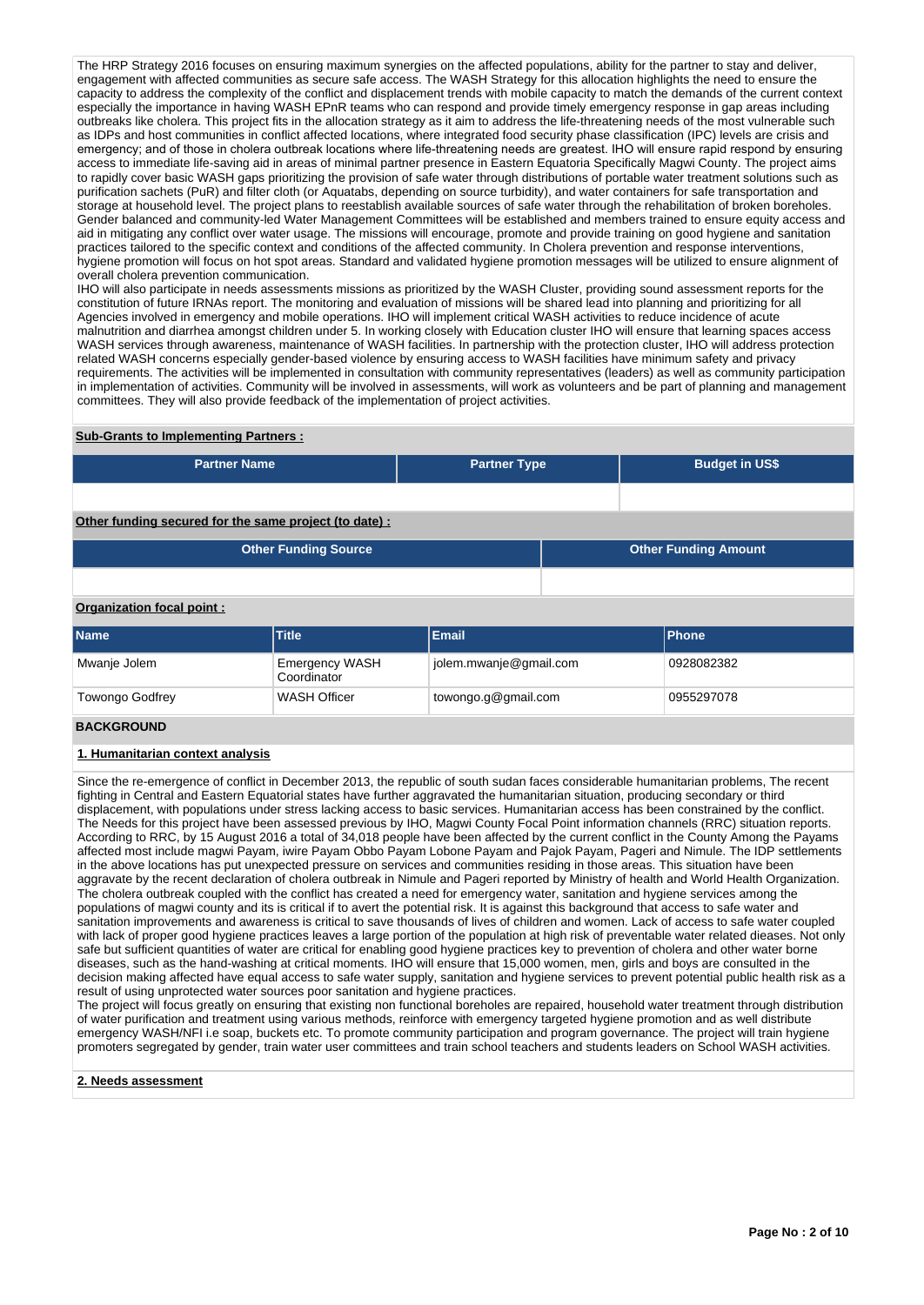The recent assessment by Relief Rehabiliation Commission Magwi County, and IHO revealed that many people have been displaced to different locations around magwi County. These communities have limited access to services aggrevated the already weaken structres before the crisis. As the conflict prolongs coupled by the cholera outbreak , the location demands require immediate WASH interventions of IHO. Inadequate WASH services in the county contribute not only to disease outbreak, but also to increased malnutrition. There is lack of improved sanitation and limited knowledge of hygiene practices specifically for those communities displaced by current conflicts and the host communities and to mitigate against negative WASH impact in Magwi County, WASH response team will focus on areas in the county that are underserved and hardly reached by WASH services.

The lack of safe drinking water and poor hygiene practices leave a large portion of the population at persistent risk of preventable waterrelated diseases. The already confirmed cholera outbreak creates the need for qucik intervention in the area through capacity building and WASH infrustructre developement.

#### **3. Description Of Beneficiaries**

The project intends to primarily reach a total of 15,000 women, men, girls and boys of all demographic groups, from all ethnicities and of all ages who have settled in areas in Magwi County without clean water and proper sanitation as well as hygiene practice. The project also focus to benefit greatly. The project will also benefit both IDPs and host communities as well population in cholera affected locations. IHO estimates that 7000 women, 3000 men, 1500 boys and 3500 girls will benefit from the project interventions. Specific consideration will on children under five years, pregant and lactating mothers who at risk of malnutrition during crisis and elderly and people with disabilities have different physical abilities and their needs shall be considered greatly during the project planning and implementation. Consultations with beneficiaries shall be considered greatly as this will lead to community ownership and sustainability.

#### **4. Grant Request Justification**

IHO has operated in South Sudan since 2014 and the response in Magwi County falls back in the same year. The ability to respond to emergency WASH needs foots on the 2015 Cholera Outbreak in Juba where IHO responded with hygiene promotion and distribution of WASH NFIs. In the Current July 2016 cholera Outbreak in Juba IHO responds through health and hygiene promotion, distribution of WASH NFIs and rehabilitation of water sources. This has proved IHO abilities to rapidly scale up and directly implement interventions as soon as resources become available. The lessons learned from the above projects serve as an important asset for implementation of this project. The presence of IHO field office in Magwi County offers an additional logistical advantage to preposition key materials and as a launch base for implementing this project. IHO is an active member of the WASH, Nutrition, health, education and Child protection cluster hence this project streamlines the priority needs of these clusters and there this funding will enableIHO WASH team meet the emergency needs of IDPs and host communities in Magwi County through gender main streaming and community involvement in all stages of WASH activities. Its reported that Magwi county has less WASH partners compared to other location in South Sudan and the recent cholera outbreak in the areas stress the need for emergency water through safe water sources and household water treatment and as well as hygiene promotion. Poor access to safe water posses a risk to women and girls whom in south sudan are known for daily household activitis as they have to travel for long distances and late hours to access water. Therefore this project comes as a savior to women, girls and boys at risk of waterborne diseases and gender based violence.

## **5. Complementarity**

Given the limites WASH response in Magwi County the project will compliment, government and other partner efforts in responding to WASH needs including the cholera outbreak through rehabilitation of non-functional boreholes, hygiene promotion and support of households by disbuting WASH NFIs. The project will also streamline the local structures through training community water committees, hygiene promoters and support the County WASH department in strengthening emmergence response.

## **LOGICAL FRAMEWORK**

#### **Overall project objective**

This project aims to increase access to water supply, improved sanitation and hygiene practices among emergency affected populations in Magwi County over the next 6 months period

#### **WATER, SANITATION AND HYGIENE**

| <b>Cluster objectives</b>                                                                                                                           | <b>Strategic Response Plan (SRP) objectives</b>                                                                   | <b>Percentage of activities</b> |  |  |  |  |  |  |  |  |  |
|-----------------------------------------------------------------------------------------------------------------------------------------------------|-------------------------------------------------------------------------------------------------------------------|---------------------------------|--|--|--|--|--|--|--|--|--|
| CO1: Affected populations have timely<br>access to safe and sufficient quantity of<br>water for drinking, domestic use and hygiene<br>(SPHERE)      | HRP 2016 SO1: Save lives and alleviate<br>suffering through safe access to services and<br>resources with dignity | 50                              |  |  |  |  |  |  |  |  |  |
| CO2: Affected populations are enabled to<br>practice safe excreta disposal with dignity in<br>a secure environment                                  | HRP 2016 SO1: Save lives and alleviate<br>suffering through safe access to services and<br>resources with dignity | 10 <sup>1</sup>                 |  |  |  |  |  |  |  |  |  |
| CO3: Affected populations have knowledge<br>and appropriate behaviors to prevent and<br>mitigate WASH related diseases and practice<br>good hygiene | HRP 2016 SO1: Save lives and alleviate<br>suffering through safe access to services and<br>resources with dignity | 40                              |  |  |  |  |  |  |  |  |  |
| Contribution to Cluster/Sector Objectives : The project has be developed based on the cluster objectives.                                           |                                                                                                                   |                                 |  |  |  |  |  |  |  |  |  |
| Outcome 1                                                                                                                                           |                                                                                                                   |                                 |  |  |  |  |  |  |  |  |  |

Emergency affected people have access to improved hygienic practices through hygiene promotion activities

#### **Output 1.1**

#### **Description**

2000 households provided with WASH emergency basic hygiene kits, 40 hygiene promoters trained in WASH Emergency activities and 20 hygiene awareness campaigns conducted

#### **Assumptions & Risks**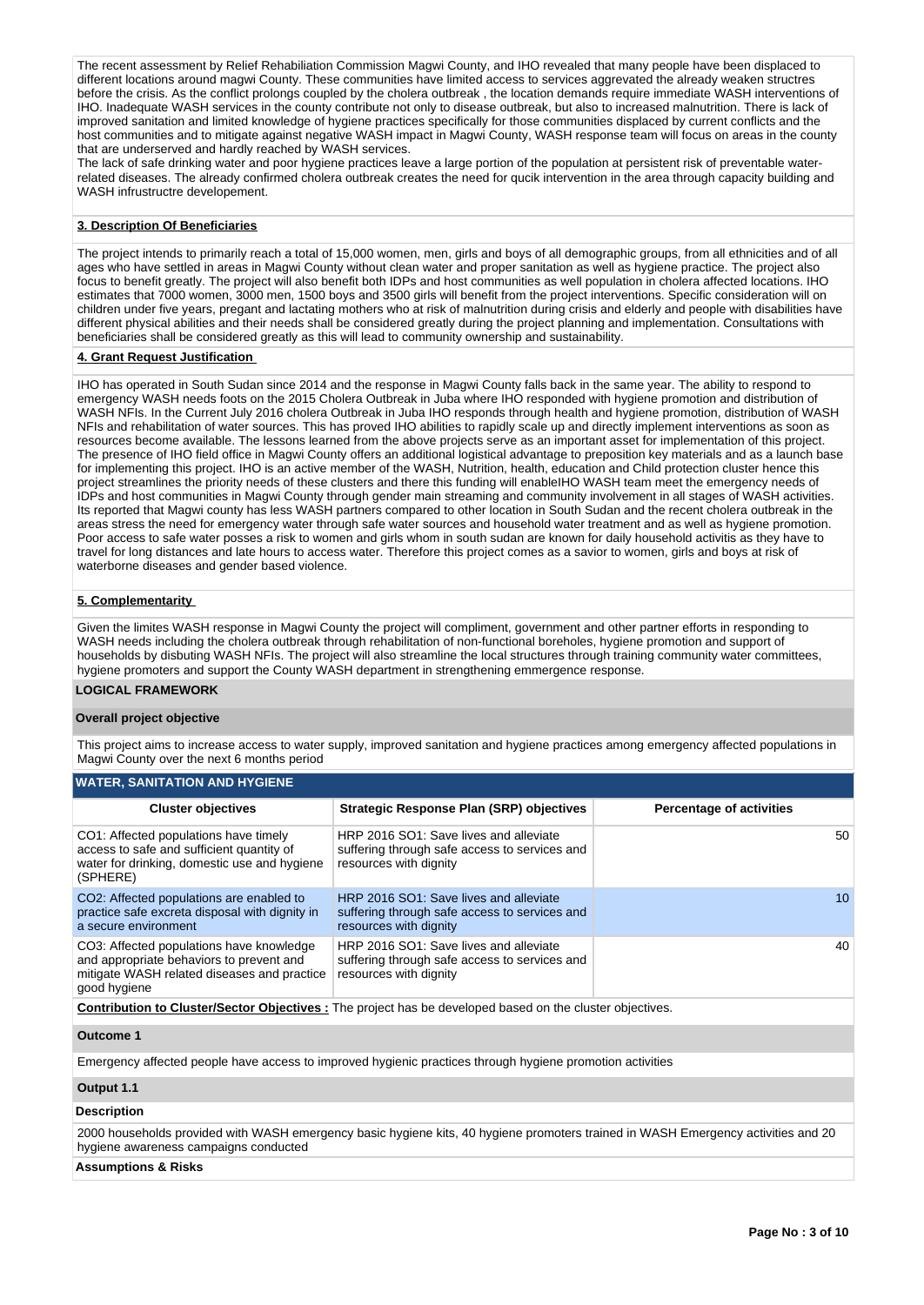Risks:

The biggest risk factor is insecurity. Project implementation requires security and stability to access the project areas. **Assumptions** 

Access to locations, IDP sites is always dependent on security, community site leaders, IDP participation, government restrictions, military interventions, and security. Project activity completion is dependent on total access to locations by program staff.

It is assumed that seasonality will not impede project activities given that the location is accessible easily by road and the activities implemented are dependent on not being inhibited by rain and flooding.

WASH NFI materials will be access through Juba Level Core WASH pipeline for other project procurement will be done through Juba Office. In case the materials are to be procured from neighboring countries there likelihood the supplies may delay to reach the location. Community members are willing and participated in the awareness sessions

#### **Activities**

## **Activity 1.1.1**

Conduct training of 40 hygiene promoters(Nimule Payam 20 people, 20 Magwi Payam) with 60% female and 40% male.

#### **Activity 1.1.2**

Conduct atleast one hygiene awareness campaigns in each location with emergency hygiene and sanitation needs

## **Activity 1.1.3**

Mobilize, register and distribute basic hygiene items (i.e. soap and jerry cans) to 2000 beneficiaries in Magwi County.

#### **Indicators**

|                                     |                                                                                |                                                                                                                                    | <b>End cycle beneficiaries</b> |              |                   | <b>End</b><br>cycle |               |
|-------------------------------------|--------------------------------------------------------------------------------|------------------------------------------------------------------------------------------------------------------------------------|--------------------------------|--------------|-------------------|---------------------|---------------|
| Code                                | <b>Cluster</b>                                                                 | <b>Indicator</b>                                                                                                                   | <b>Men</b>                     | <b>Women</b> | <b>Boys</b> Girls |                     | <b>Target</b> |
| Indicator 1.1.1                     | <b>WATER, SANITATION</b><br><b>AND HYGIENE</b>                                 | Frontline # of community based hygiene<br>promoters trained                                                                        | 20                             | 20           |                   |                     | 40            |
| attendance list<br>Training photos  | <b>Means of Verification:</b> Training reports                                 |                                                                                                                                    |                                |              |                   |                     |               |
| Indicator 1.1.2                     | <b>WATER, SANITATION</b><br><b>AND HYGIENE</b>                                 | # of hygiene awareness campaigns/meetings<br>conducted                                                                             |                                |              |                   |                     | 20            |
| <b>Photos</b><br>activity reports   | <b>Means of Verification:</b> Attendance list                                  |                                                                                                                                    |                                |              |                   |                     |               |
| Indicator 1.1.3                     | WATER, SANITATION<br>AND HYGIENE                                               | # of households receiving a basic hygiene items                                                                                    |                                |              |                   |                     | 2,000         |
| <b>Photos</b><br>Monitoring reports | <b>Means of Verification:</b> Distribution list                                |                                                                                                                                    |                                |              |                   |                     |               |
| Indicator 1.1.4                     | <b>WATER, SANITATION</b><br><b>AND HYGIENE</b>                                 | Frontline # of emergency affected people<br>equipped to practice good hygiene behaviors<br>through participatory hygiene promotion | 1,000                          | 1,500        | 600               | 1,00<br>0           | 4,100         |
|                                     | <b>Means of Verification:</b> Social mobilization and awareness session report |                                                                                                                                    |                                |              |                   |                     |               |

Photos showing the participated community during awareness session

#### **Outcome 2**

Emergency affected people have timely access to safe ,and sufficient quantities of water for drinking, cooking, and personal and domestic hygiene (15 L/p/day).

#### **Output 2.1**

#### **Description**

20 Boreholes rehabilitated in Magwi County

#### **Assumptions & Risks**

## Risks:

The biggest risk factor is insecurity. Project implementation requires security and stability to access the project areas.

**Assumptions** 

Access to locations, IDP sites is always dependent on security, community site leaders, IDP participation, government restrictions, military interventions, and security. Project activity completion is dependent on total access to locations by program staff. It is assumed that seasonality will not impede project activities given that the location is accessible easily by road and the activities

implemented are dependent on not being inhibited by rain and flooding.

WASH NFI materials will be access through Juba Level Core WASH pipeline for other project procurement will be done through Juba Office. In case the materials are to be procured from neighboring countries there likelihood the supplies may delay to reach the location.

## **Activities**

#### **Activity 2.1.1**

Identification and rapid rehabilitation of 20 Non-functional Boreholes with consideration of community participation.

## **Activity 2.1.2**

Establishment and training of 100 (50 female and 50 male) basic Water Management Committees for the administration and caretaking of newly rehabilitated boreholes.

### **Indicators**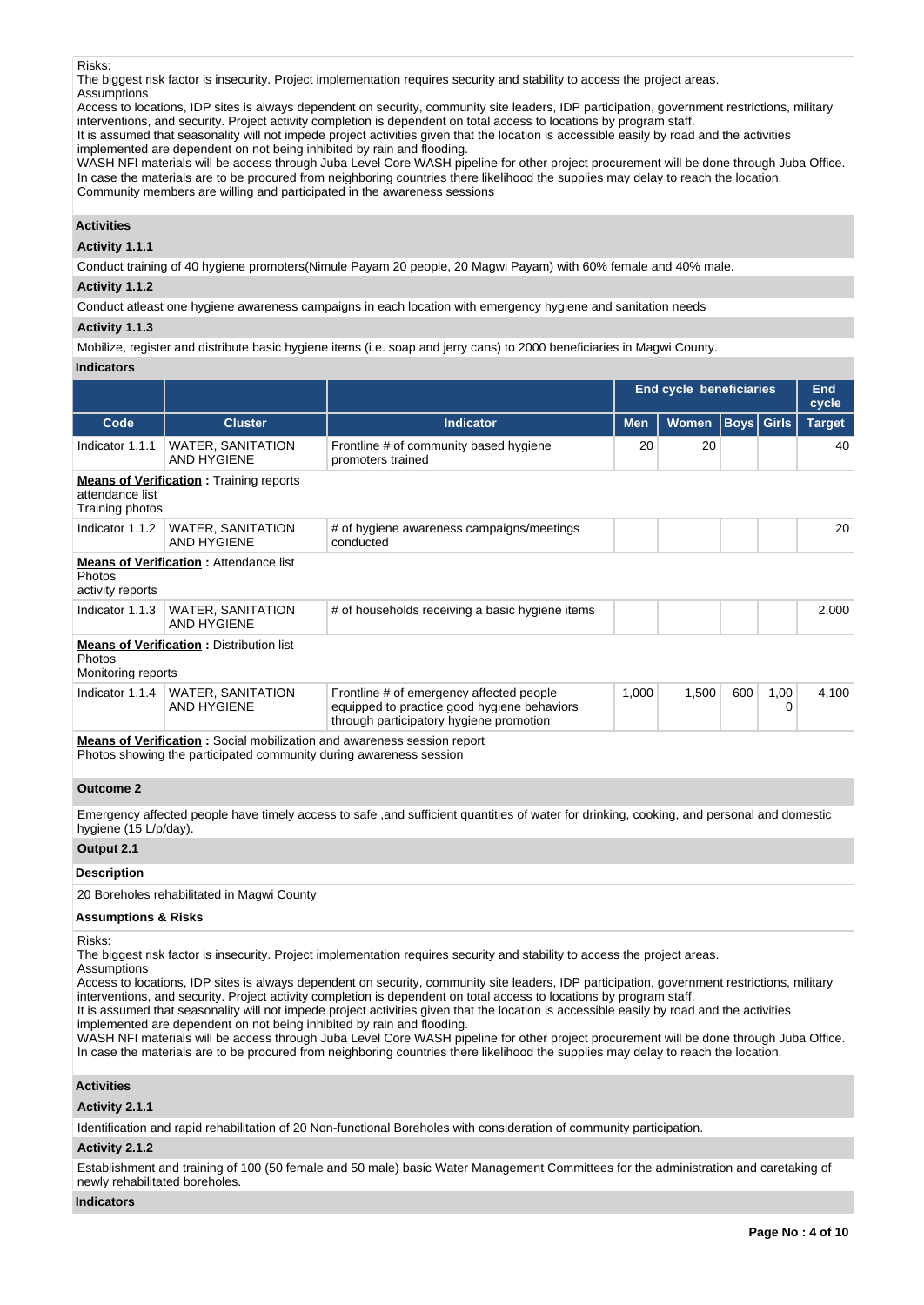|                                                                                                                                                                     |                                                                                       |                                                                                                                                                                                                                                                                                                                                                                                                                                                                                                                                                                                                                                                                                                                                                                                                                                  | <b>End cycle beneficiaries</b> | <b>End</b><br>cycle     |                   |              |                     |  |  |  |
|---------------------------------------------------------------------------------------------------------------------------------------------------------------------|---------------------------------------------------------------------------------------|----------------------------------------------------------------------------------------------------------------------------------------------------------------------------------------------------------------------------------------------------------------------------------------------------------------------------------------------------------------------------------------------------------------------------------------------------------------------------------------------------------------------------------------------------------------------------------------------------------------------------------------------------------------------------------------------------------------------------------------------------------------------------------------------------------------------------------|--------------------------------|-------------------------|-------------------|--------------|---------------------|--|--|--|
| Code                                                                                                                                                                | <b>Cluster</b>                                                                        | <b>Indicator</b>                                                                                                                                                                                                                                                                                                                                                                                                                                                                                                                                                                                                                                                                                                                                                                                                                 | <b>Men</b>                     | Women                   | <b>Boys</b>       | <b>Girls</b> | <b>Target</b>       |  |  |  |
| Indicator 2.1.1                                                                                                                                                     | <b>WATER, SANITATION</b><br><b>AND HYGIENE</b>                                        | Frontline # of water points/boreholes rehabilitated                                                                                                                                                                                                                                                                                                                                                                                                                                                                                                                                                                                                                                                                                                                                                                              |                                |                         |                   |              | 20                  |  |  |  |
| Handover document                                                                                                                                                   | Observation of rehabilitation stages before and after                                 | <b>Means of Verification</b> : Water points rehabilitation report using the rehabilitation log                                                                                                                                                                                                                                                                                                                                                                                                                                                                                                                                                                                                                                                                                                                                   |                                |                         |                   |              |                     |  |  |  |
|                                                                                                                                                                     | Indicator 2.1.2   WATER, SANITATION<br><b>AND HYGIENE</b>                             | Frontline # Number of emergency affected people<br>with access to improved water sources                                                                                                                                                                                                                                                                                                                                                                                                                                                                                                                                                                                                                                                                                                                                         | 1,000                          | 1,500                   | 1,20<br>0         | 1,50<br>0    | 5,200               |  |  |  |
|                                                                                                                                                                     | Average water use for drinking and cooking at least 15 liters per day                 | <b>Means of Verification:</b> Queuing time at water points is no more than 30 minutes                                                                                                                                                                                                                                                                                                                                                                                                                                                                                                                                                                                                                                                                                                                                            |                                |                         |                   |              |                     |  |  |  |
| Indicator 2.1.3                                                                                                                                                     | <b>WATER, SANITATION</b><br><b>AND HYGIENE</b>                                        | # of Community members trained on management<br>of water, sanitation and hygiene services.                                                                                                                                                                                                                                                                                                                                                                                                                                                                                                                                                                                                                                                                                                                                       |                                |                         |                   |              | 100                 |  |  |  |
| <b>Means of Verification:</b> Participant attendant form<br>Observation of Water management Committees exercising their roles<br>Training photos and attendant list |                                                                                       |                                                                                                                                                                                                                                                                                                                                                                                                                                                                                                                                                                                                                                                                                                                                                                                                                                  |                                |                         |                   |              |                     |  |  |  |
| Output 2.2                                                                                                                                                          |                                                                                       |                                                                                                                                                                                                                                                                                                                                                                                                                                                                                                                                                                                                                                                                                                                                                                                                                                  |                                |                         |                   |              |                     |  |  |  |
| <b>Description</b>                                                                                                                                                  |                                                                                       |                                                                                                                                                                                                                                                                                                                                                                                                                                                                                                                                                                                                                                                                                                                                                                                                                                  |                                |                         |                   |              |                     |  |  |  |
| items.                                                                                                                                                              |                                                                                       | Improved quantity and quality of safe water accessible to target populations through the distribution of household portable water treatment                                                                                                                                                                                                                                                                                                                                                                                                                                                                                                                                                                                                                                                                                      |                                |                         |                   |              |                     |  |  |  |
| <b>Assumptions &amp; Risks</b>                                                                                                                                      |                                                                                       |                                                                                                                                                                                                                                                                                                                                                                                                                                                                                                                                                                                                                                                                                                                                                                                                                                  |                                |                         |                   |              |                     |  |  |  |
| Risks:<br>Assumptions                                                                                                                                               | implemented are dependent on not being inhibited by rain and flooding.                | The biggest risk factor is insecurity. Project implementation requires security and stability to access the project areas.<br>Access to locations, IDP sites is always dependent on security, community site leaders, IDP participation, government restrictions, military<br>interventions, and security. Project activity completion is dependent on total access to locations by program staff.<br>It is assumed that seasonality will not impede project activities given that the location is accessible easily by road and the activities<br>WASH NFI materials will be access through Juba Level Core WASH pipeline for other project procurement will be done through Juba Office.<br>In case the materials are to be procured from neighboring countries there likelihood the supplies may delay to reach the location. |                                |                         |                   |              |                     |  |  |  |
| <b>Activities</b>                                                                                                                                                   |                                                                                       |                                                                                                                                                                                                                                                                                                                                                                                                                                                                                                                                                                                                                                                                                                                                                                                                                                  |                                |                         |                   |              |                     |  |  |  |
| Activity 2.2.1                                                                                                                                                      |                                                                                       |                                                                                                                                                                                                                                                                                                                                                                                                                                                                                                                                                                                                                                                                                                                                                                                                                                  |                                |                         |                   |              |                     |  |  |  |
|                                                                                                                                                                     |                                                                                       | Distributions of Water treatment households items (PUR and Aqua tabs) benefiting 6000 people                                                                                                                                                                                                                                                                                                                                                                                                                                                                                                                                                                                                                                                                                                                                     |                                |                         |                   |              |                     |  |  |  |
| Activity 2.2.2                                                                                                                                                      |                                                                                       |                                                                                                                                                                                                                                                                                                                                                                                                                                                                                                                                                                                                                                                                                                                                                                                                                                  |                                |                         |                   |              |                     |  |  |  |
| Activity 2.2.3                                                                                                                                                      |                                                                                       | Conduct 1200 sensitization household sessions on Point of Use (PoU) water treatment options (PuR sachets and aquatabs) for 6000 people                                                                                                                                                                                                                                                                                                                                                                                                                                                                                                                                                                                                                                                                                           |                                |                         |                   |              |                     |  |  |  |
|                                                                                                                                                                     |                                                                                       | Regular reporting by Emergency WASH coordinator to Donor and Cluster by submitting monthly, quarterly and final reports or as required                                                                                                                                                                                                                                                                                                                                                                                                                                                                                                                                                                                                                                                                                           |                                |                         |                   |              |                     |  |  |  |
| <b>Indicators</b>                                                                                                                                                   |                                                                                       |                                                                                                                                                                                                                                                                                                                                                                                                                                                                                                                                                                                                                                                                                                                                                                                                                                  |                                |                         |                   |              |                     |  |  |  |
|                                                                                                                                                                     |                                                                                       |                                                                                                                                                                                                                                                                                                                                                                                                                                                                                                                                                                                                                                                                                                                                                                                                                                  |                                | End cycle beneficiaries |                   |              | <b>End</b><br>cycle |  |  |  |
| Code                                                                                                                                                                | <b>Cluster</b>                                                                        | <b>Indicator</b>                                                                                                                                                                                                                                                                                                                                                                                                                                                                                                                                                                                                                                                                                                                                                                                                                 | <b>Men</b>                     | <b>Women</b>            | <b>Boys</b> Girls |              | <b>Target</b>       |  |  |  |
| Indicator 2.2.1                                                                                                                                                     | <b>WATER, SANITATION</b><br><b>AND HYGIENE</b>                                        | # of Community members receiving education on<br>use of PuR sachets /aquatabs                                                                                                                                                                                                                                                                                                                                                                                                                                                                                                                                                                                                                                                                                                                                                    |                                |                         |                   |              | 6,000               |  |  |  |
|                                                                                                                                                                     | <b>Means of Verification:</b> Attendance forms<br>session reports supported by photos | Observation of households visited that have received and use distributed supplies                                                                                                                                                                                                                                                                                                                                                                                                                                                                                                                                                                                                                                                                                                                                                |                                |                         |                   |              |                     |  |  |  |
| Indicator 2.2.2                                                                                                                                                     | <b>WATER, SANITATION</b><br><b>AND HYGIENE</b>                                        | Core Pipeline # of water treatment products<br>distributed                                                                                                                                                                                                                                                                                                                                                                                                                                                                                                                                                                                                                                                                                                                                                                       |                                |                         |                   |              | 6,000               |  |  |  |
| <b>Means of Verification:</b>                                                                                                                                       | Registration and distribution signed form<br>Distribution reports supported by photos | Observation of households visited that have received and use distributed supplies                                                                                                                                                                                                                                                                                                                                                                                                                                                                                                                                                                                                                                                                                                                                                |                                |                         |                   |              |                     |  |  |  |
| <b>Additional Targets:</b>                                                                                                                                          |                                                                                       |                                                                                                                                                                                                                                                                                                                                                                                                                                                                                                                                                                                                                                                                                                                                                                                                                                  |                                |                         |                   |              |                     |  |  |  |
| <b>M&amp;R</b>                                                                                                                                                      |                                                                                       |                                                                                                                                                                                                                                                                                                                                                                                                                                                                                                                                                                                                                                                                                                                                                                                                                                  |                                |                         |                   |              |                     |  |  |  |
| <b>Monitoring &amp; Reporting plan</b>                                                                                                                              |                                                                                       |                                                                                                                                                                                                                                                                                                                                                                                                                                                                                                                                                                                                                                                                                                                                                                                                                                  |                                |                         |                   |              |                     |  |  |  |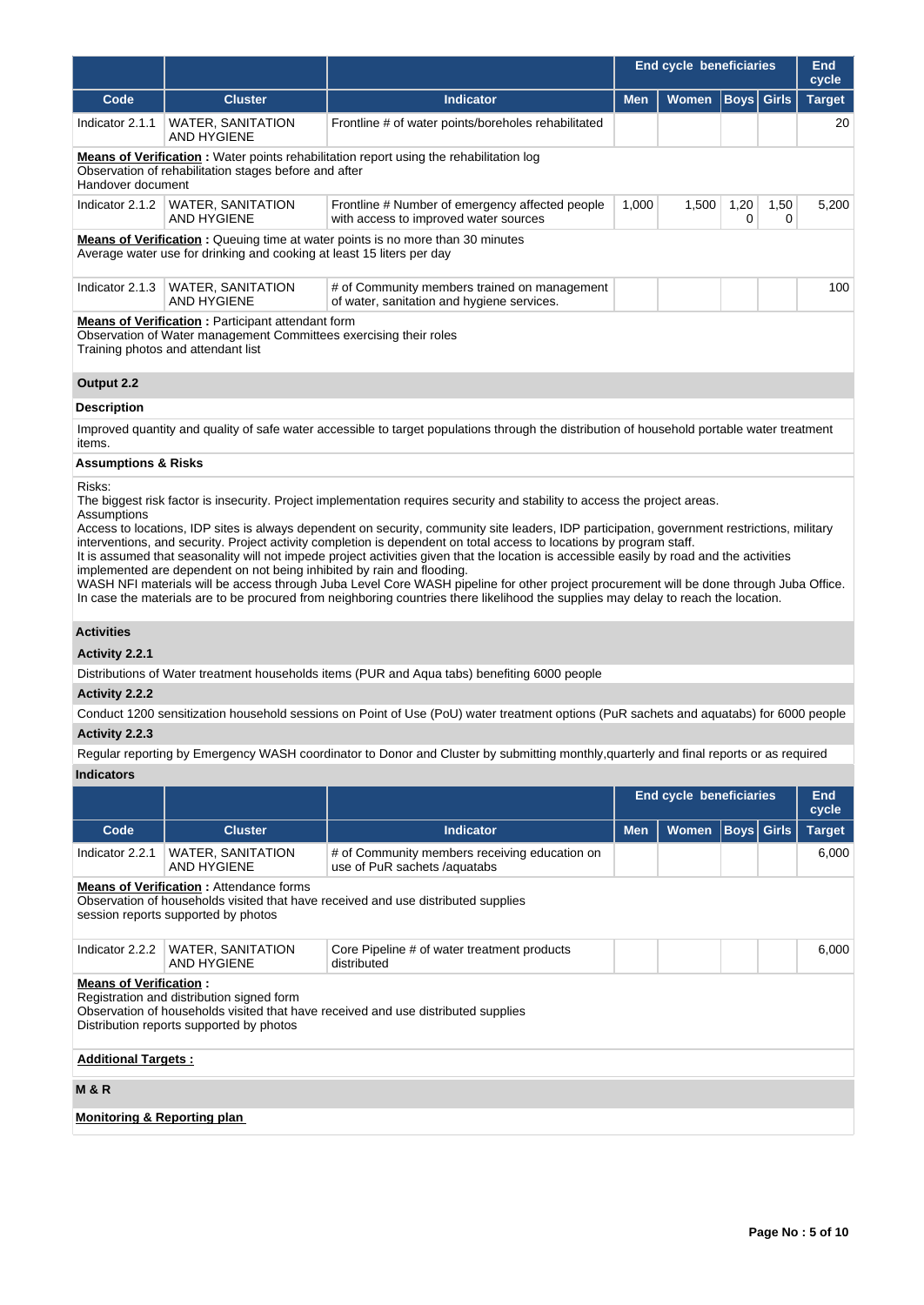The WASH team will undertake the monitoring and reporting progress and achievements of the project activities. The hygiene promoters will compile daily reports and share to hygiene supervisor. The hygiene superior will consolidate the data, and share with the WASH officer. The WASH technician and WASH Officer will be responsible for compiling the activity report reports and other field reports and send to the Emergency WASH Coordinator coordinator will be responsible for submitting the monthly,quarterly and final report to the cluster using the format developed by the cluster as well the donor.The reports will show progress focusing on the number of people reached, by sex, age and location. Emmergency WASH Coordinator will conduct joint field together with the WASH team on quarterly basis and they will use FGD Guides tool,Observation check list, Key informant Interview Guide as well as questionnaires. IHO and CHF Monitoring team will conduct joint monitoring field visit to the project sites after the completion and submission of final report preferably April 2016 establish the impact of the project. To ensure proper Monitoring and reporting of the project finances, the Emmergency WASH Coordinator , WASH Technician and WASH Officers shall be in charge of project finances spending and will report to the organization Finance and Administration Officer. The Finance and Administration Officer will track budget lines and ensure all activities funded are accounted for using the laid down financial regulations. The finance Officer will compile financial reports, which will be shared with the donor.

#### **Workplan**

| <b>Activitydescription</b>                                                                                                                                    | Year |          |              |                         |  |  | 8 |          | 11 12        |          |
|---------------------------------------------------------------------------------------------------------------------------------------------------------------|------|----------|--------------|-------------------------|--|--|---|----------|--------------|----------|
| Activity 1.1.1: Conduct training of 40 hygiene promoters(Nimule Payam 20 people,<br>20 Magwi Payam) with 60% female and 40% male.                             | 2016 |          |              |                         |  |  |   | $\times$ | $\mathsf{X}$ |          |
|                                                                                                                                                               | 2017 |          |              |                         |  |  |   |          |              |          |
| Activity 1.1.2: Conduct at least one hygiene awareness campaigns in each location<br>with emergency hygiene and sanitation needs                              | 2016 |          |              |                         |  |  |   | <b>X</b> | $\mathsf{X}$ | <b>X</b> |
|                                                                                                                                                               | 2017 |          | $X$ $X$      | $\overline{\mathsf{x}}$ |  |  |   |          |              |          |
| Activity 1.1.3: Mobilize, register and distribute basic hygiene items (i.e. soap and<br>jerry cans) to 2000 beneficiaries in Magwi County.                    | 2016 |          |              |                         |  |  |   |          | X.           | IX.      |
|                                                                                                                                                               | 2017 |          | $X$ $X$      | X                       |  |  |   |          |              |          |
| Activity 2.1.1: Identification and rapid rehabilitation of 20 Non-functional Boreholes<br>with consideration of community participation.                      | 2016 |          |              |                         |  |  |   |          | X.           | X.       |
|                                                                                                                                                               | 2017 | X        | ΙX.          |                         |  |  |   |          |              |          |
| Activity 2.1.2: Establishment and training of 100 (50 female and 50 male) basic<br>Water Management Committees for the administration and caretaking of newly | 2016 |          |              |                         |  |  |   |          | $\mathsf{X}$ | X.       |
| rehabilitated boreholes.                                                                                                                                      | 2017 | X        | $\mathsf{X}$ |                         |  |  |   |          |              |          |
| Activity 2.2.1: Distributions of Water treatment households items (PUR and Aqua<br>tabs) benefiting 6000 people                                               | 2016 |          |              |                         |  |  |   |          | $\times$     | IX.      |
|                                                                                                                                                               | 2017 |          | $X$ $X$      | X                       |  |  |   |          |              |          |
| Activity 2.2.2: Conduct 1200 sensitization household sessions on Point of Use<br>(PoU) water treatment options (PuR sachets and aquatabs) for 6000 people     | 2016 |          |              |                         |  |  |   |          | X            | <b>X</b> |
|                                                                                                                                                               | 2017 | $\times$ | IX.          | X                       |  |  |   |          |              |          |
| Activity 2.2.3: Regular reporting by Emergency WASH coordinator to Donor and<br>Cluster by submitting monthly, quarterly and final reports or as required     | 2016 |          |              |                         |  |  |   | <b>X</b> | $\mathsf{X}$ | <b>X</b> |
|                                                                                                                                                               | 2017 | X        | ΙX.          | $\mathsf{\chi}$         |  |  |   |          |              |          |

## **OTHER INFO**

#### **Accountability to Affected Populations**

As a proponent of the Humanitarian Accountability Project, accountability to affected people is underlies every facet of humanitarian assistance. The project shall use community based approaches at all steps from targeting, to engagement on design and implementation to accountability and monitoring.

IHO will promotes WASH and other social service within the affected populations by conducting stakeholders meetings that involves community leader (chiefs, IDP leaders, etc) and partners to address issues related to service delivery and accountability. To ensure that the project address the true WASH needs of the affected population IHO will conduct consultation meeting with the beneficiaries, as well as ensure that community is part and partial of the project implementation team. This aim shall be fulfilled in way that most of the project staff shall be people who understand the local culture and operational environment. We shall also ensure the local beneficiary community take control of the completed project outputs such as rehabilitated boreholes will be handed over to community as well as train members on maintenance.

Participatory monitoring and evaluation will also promoted accountability to the local population where key informants and surveys will provide a ground for the beneficiaries to evaluate the impact of the project and source recommendations for improvement.

#### **Implementation Plan**

The project is the result a result the humanitarian response plan, specially this projects follows within the WASH Cluster priorities, therefore through the project implementation IHO will work closely with the WASH and Other relevant clusters. In the same regard, IHO will work closely with other relevant WASH partners by strengthening the coordination mechanism with government and other relevant partners. The community capacity will be strengthen at process of the project implementation by ensuring community members participate in the planning, delivery and sustainability of the activities. IHO WASH team will oversee the overall of this project implementation and coordination by directly implementing the activities, attend cluster meetings and activities, hold stakeholder meeting, training, supervision and documenting success stories and lessons learnt.

**Coordination with other Organizations in project area**

| Name of the organization | Areas/activities of collaboration and rationale   |
|--------------------------|---------------------------------------------------|
| American Refugee Council | Rehabilitation of boreholes and hygiene promotion |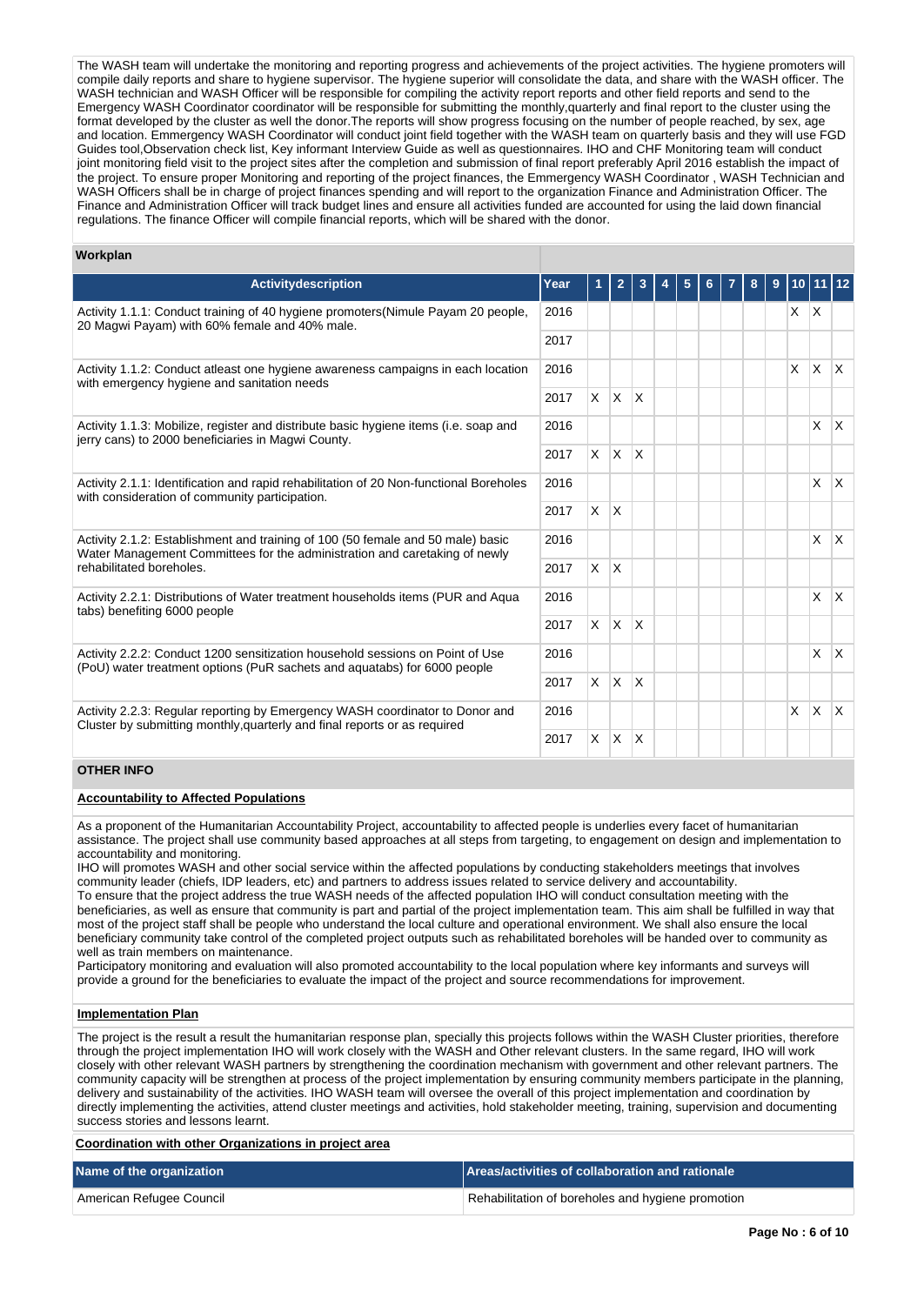#### **Environment Marker Of The Project**

A+: Neutral Impact on environment with mitigation or enhancement

#### **Gender Marker Of The Project**

2a-The project is designed to contribute significantly to gender equality

#### **Justify Chosen Gender Marker Code**

Understanding that women, men, boys, and girls are affected differently by disasters and displacement is a key in promoting gender equality. Among the ways IHO under takes to promote gender includes holding a series of key informant interviews, focus group discussions (FGDs) with the intervention communities. The result is a strategy that incorporates the view, opinions and needs of all men, women, boys and girls and seeks to address existing gaps. It is through this process that IHO identifies the WASH priorities for both men and women in terms of needs. At all stages in programme planning and design, gender mainstreaming is a key priority. IHO aims to improve the well being of women, girls, boys and men through prevention and control of WASH related disease. Although IHO targets both men and women equally, the latter are the largest service user group. The programme design takes into account the very specific needs of women and children in South Sudan. Training programmes will involve both men and women.

#### **Protection Mainstreaming**

The project will aim at integrating protection activities in WASH programme and understanding and monitoring beneficiaries' experience and perception of safety and security shall influence the ways in which the activities will be implemented. IHO has and will continue to consult with the communities (men, women, boys, girls, youth, elderly) we work with to identify the particular needs of the affected communities throughout all phases of programming (assessment, implementation, monitoring, and evaluation). As evidenced throughout the proposal, needs of women, men, boys, girls, elderly, and persons with disabilities or special needs have been explicitly incorporated, including the need for continued consultation. Among other issues IHO will incorporate HIV/AIDs education sessions in all its activities targeting staff and beneficiaries. IHO will continue promote equal participation of women,boys,girls and men in the management of WASH activities and will coordinate with other sectors like protection cluster to address WASH gender related issues.

#### **Country Specific Information**

#### **Safety and Security**

The project is going be implemented in Magwi County where IHO has operational presence. The security situation in the area, remains calm in some locations but with some tension some payams of the county. However, this does not threaten the security and safety of our staff. IHO is cooperating with both the opposition and the government respectively to determine the safe staff movements in the area. IHO puts life of its staff on the front agenda and will ensure that every staff is brief about the situation and in case of intense insecurity the staff will be evacuated.

#### **Access**

Magwi County accessible by road both during dry and wet seasons. The presence of the field office in Magwi Town makes logistical preparation and operation easy.

| <b>BUDGET</b> |  |
|---------------|--|
|               |  |

| Code | <b>Budget Line Description</b>                                                   |   | D / S Quantity Unit | cost         | <b>Duration</b><br><b>Recurran</b><br>ce | $\frac{9}{6}$<br>charged<br>to CHF | <b>Total Cost</b> |
|------|----------------------------------------------------------------------------------|---|---------------------|--------------|------------------------------------------|------------------------------------|-------------------|
|      | <b>Staff and Other Personnel Costs</b>                                           |   |                     |              |                                          |                                    |                   |
| 1.1  | <b>Emmergency WASH Coordinator</b>                                               | D | $\mathbf{1}$        | 2,500<br>.00 | 6                                        | 80.00                              | 12,000.00         |
|      | The Emergency WASH Coordinator will spend 80% of the time supporting the project |   |                     |              |                                          |                                    |                   |
| 1.2  | <b>WASH Techinician</b>                                                          | D | 1 <sup>1</sup>      | 1,500<br>.00 | 6                                        | 100.00                             | 9,000.00          |
|      | The WASH Technician will spend 100% of the time supporting this project          |   |                     |              |                                          |                                    |                   |
| 1.3  | Wash Officer                                                                     | D | 1 <sup>1</sup>      | 1,300<br>.00 | 6                                        | 100.00                             | 7,800.00          |
|      | The WASH Officer will spend 100% of the time supporting this project             |   |                     |              |                                          |                                    |                   |
| 1.4  | Hygiene Field supervisor                                                         | D | 1                   | 700.0<br>0   | 6                                        | 100.00                             | 4,200.00          |
|      | The Hygiene Field supervisor will spend 100% of the time supporting this project |   |                     |              |                                          |                                    |                   |
| 1.5  | <b>Hygiene Promoters</b>                                                         | S | 40                  | 50.00        | 6                                        | 100.00                             | 12.000.00         |
|      | The Hygiene Promoters will spend 100% of the time supporting this project        |   |                     |              |                                          |                                    |                   |
| 1.6  | Fiance and Admin Manager                                                         | S | 1 <sup>1</sup>      | 1,500<br>.00 | 6                                        | 50.00                              | 4,500.00          |
|      | The Fiance and Admin Manager will spend 50% of the time supporting this project  |   |                     |              |                                          |                                    |                   |
| 1.7  | Procurement/Logistic Officer                                                     | S | $\mathbf{1}$        | 1,000<br>.00 | 6                                        | 50.00                              | 3.000.00          |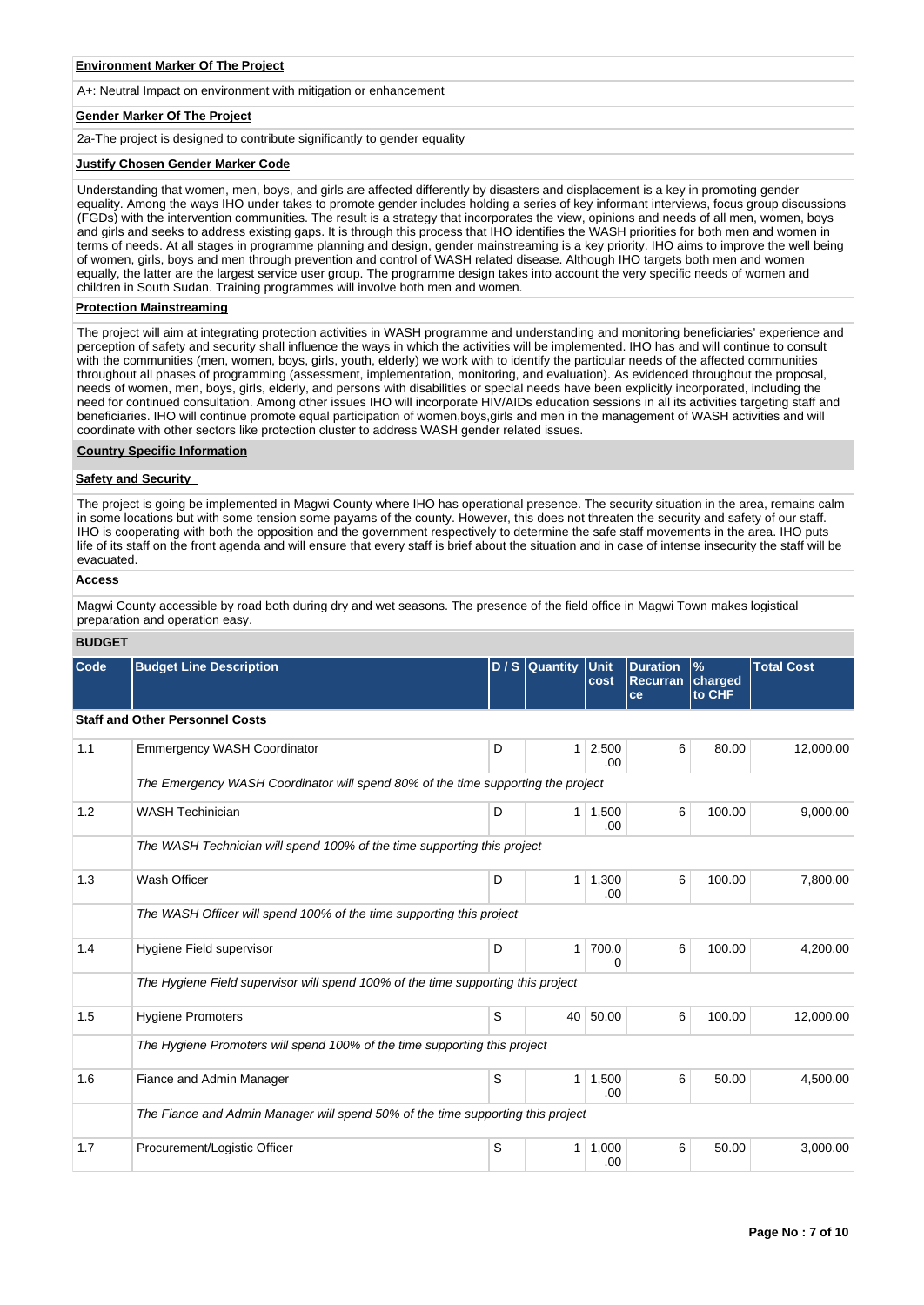|                  | The Procurement/Logistic Officer will spend 50% of the time supporting this project                                                                                                    |   |                 |                    |              |        |           |
|------------------|----------------------------------------------------------------------------------------------------------------------------------------------------------------------------------------|---|-----------------|--------------------|--------------|--------|-----------|
|                  | <b>Section Total</b>                                                                                                                                                                   |   |                 |                    |              |        | 52,500.00 |
|                  | <b>Supplies, Commodities, Materials</b>                                                                                                                                                |   |                 |                    |              |        |           |
| 2.1              | Repair/Rehabilitation of boreholes                                                                                                                                                     | D | 20 <sup>1</sup> | 700.0<br>0         | 1            | 100.00 | 14,000.00 |
|                  | 20 boreholes will rehabilitated @\$700 each, the fee will cover Materials as well as social mobilzation                                                                                |   |                 |                    |              |        |           |
| 2.2              | Water management committes trainings                                                                                                                                                   | D | 20 <sup>1</sup> | 300.0<br>$\Omega$  | 1            | 100.00 | 6,000.00  |
|                  | 20 training sessions each consisting of 20 people will be conducted for the 20 boreholes rehabilitated and the training fee lunch<br>and refreshments and materials                    |   |                 |                    |              |        |           |
| 2.3              | Training of hygiene promoters                                                                                                                                                          | D |                 | 2   950.0<br>0     | $\mathbf{1}$ | 100.00 | 1,900.00  |
|                  | 40 hygiene promoters in two sessions @ \$950 per session of 3 days the cost will cover Training materials, transport refund,<br>meals, hall and refreshments                           |   |                 |                    |              |        |           |
| 2.4              | Hygiene promotion mobilization for campaigns and ssessions                                                                                                                             | D | 20 <sup>1</sup> | 200.0<br>0         | $\mathbf{1}$ | 100.00 | 4,000.00  |
|                  | Each campaign will conducted at cost of \$200, focusing emergence water treatment, sanitation and hygiene as well diarrhea<br>disease prevention                                       |   |                 |                    |              |        |           |
| 2.5              | Car hire for field transport and Truck for logistics movement                                                                                                                          | D |                 | $1 \ 6,000$<br>.00 | 1            | 100.00 | 6,000.00  |
|                  | Car hire to support field activities for 40 days @\$100 =\$4000 and Truck hire for 2 trips (WASH Supplies) @1000=\$2000 total<br>transport cost =\$6000                                |   |                 |                    |              |        |           |
| 2.6              | Project visibility                                                                                                                                                                     | D | 1 <sup>1</sup>  | 3,400<br>.00       | $\mathbf{1}$ | 100.00 | 3,400.00  |
|                  | 20 sign posts @\$100=\$2000 to placed next to the rehabilitated boreholes, Aprons for Hygiene promoters 45 pieces @\$20=\$900,<br>Banners 5 @ \$100=500, Total visibility cost =\$3400 |   |                 |                    |              |        |           |
|                  | <b>Section Total</b>                                                                                                                                                                   |   |                 |                    |              |        | 35,300.00 |
| <b>Equipment</b> |                                                                                                                                                                                        |   |                 |                    |              |        |           |
| 3.1              | Laptops                                                                                                                                                                                | D | 2 <sup>1</sup>  | 500.0<br>0         | 1            | 100.00 | 1,000.00  |
|                  | The laptops will for the WASH officer and WASH Technician 2 laptops @500                                                                                                               |   |                 |                    |              |        |           |
| 3.2              | Camera                                                                                                                                                                                 | D | $\mathbf{1}$    | 300.0<br>0         | 1            | 100.00 | 300.00    |
|                  | The Camera will be used by the WASH team for reporting project activities                                                                                                              |   |                 |                    |              |        |           |
|                  | <b>Section Total</b>                                                                                                                                                                   |   |                 |                    |              |        | 1,300.00  |
| <b>Travel</b>    |                                                                                                                                                                                        |   |                 |                    |              |        |           |
| 5.1              | Juba Staff field visit Perdiem                                                                                                                                                         | D |                 | 60 10.00           | 1            | 100.00 | 600.00    |
|                  | Juba staff will travel in the field 60 days in the course and each field day @\$10                                                                                                     |   |                 |                    |              |        |           |
| 5.2              | Juba based Field Accomodation                                                                                                                                                          | D |                 | 60 20.00           | 1            | 100.00 | 1,200.00  |
|                  | Juba Staff will be accommodated in the field for 60 days @\$25                                                                                                                         |   |                 |                    |              |        |           |
|                  | <b>Section Total</b>                                                                                                                                                                   |   |                 |                    |              |        | 1,800.00  |
|                  | <b>General Operating and Other Direct Costs</b>                                                                                                                                        |   |                 |                    |              |        |           |
| 7.1              | Rent Juba Office                                                                                                                                                                       | S | 1 <sup>1</sup>  | 1,000<br>.00       | 6            | 20.00  | 1,200.00  |
|                  | IHO pays \$1000 per month for Juba office rent and CHF will be charged 20% of \$1000=\$200 per month                                                                                   |   |                 |                    |              |        |           |
| 7.2              | Juba office internet                                                                                                                                                                   | S | $\mathbf{1}$    | 450.0              | 6            | 50.00  | 1,350.00  |
|                  | IHO pays \$450per month on Internet and CHF will be charged 50% of \$450 =\$225 per month                                                                                              |   |                 | <sup>0</sup>       |              |        |           |
|                  |                                                                                                                                                                                        |   |                 |                    |              |        |           |
| 7.3              | Rent Field office                                                                                                                                                                      | S | 1 <sup>1</sup>  | 350.0<br>0         | 6            | 50.00  | 1,050.00  |